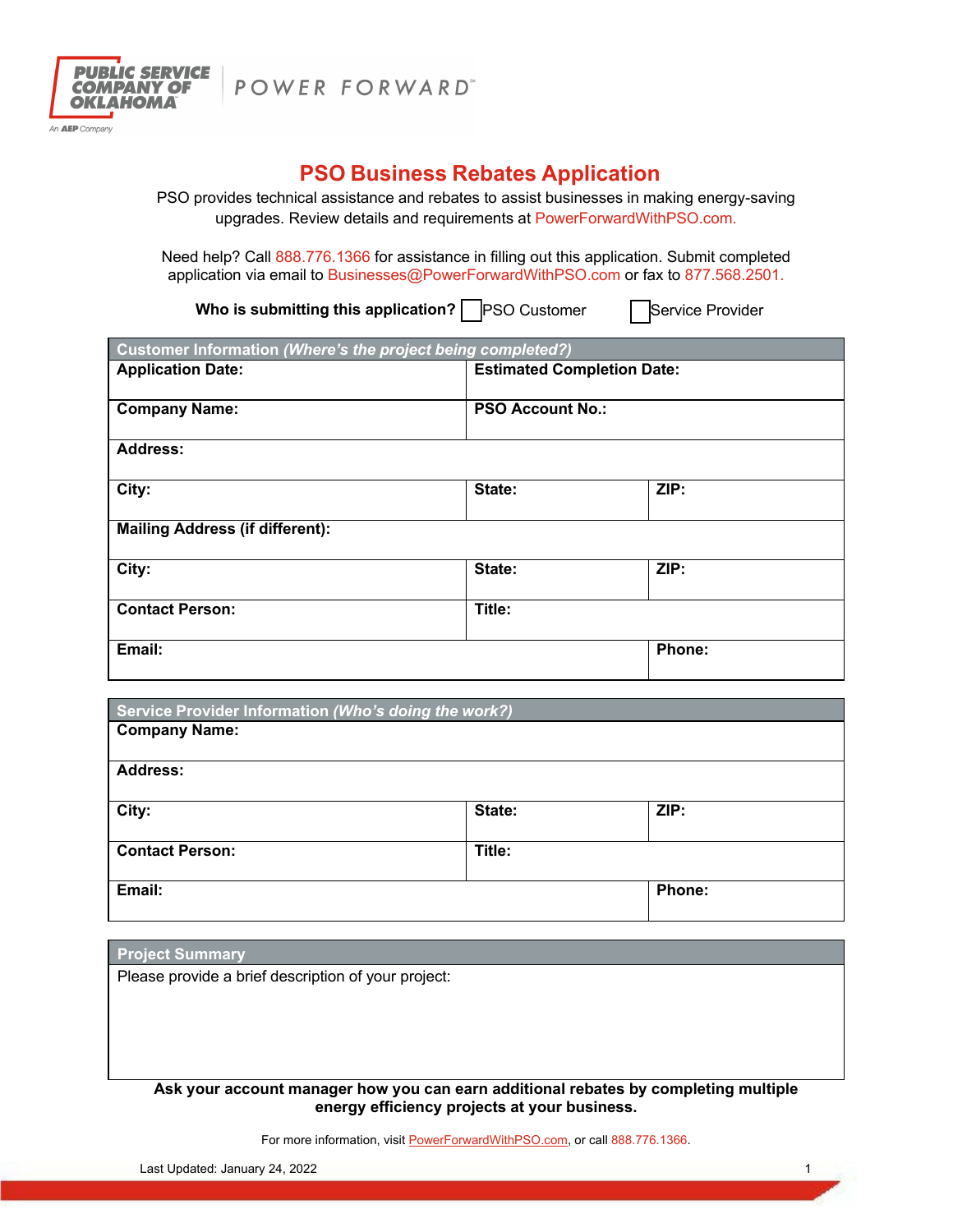

POWER FORWARD"

An **AEP** Company

# **PSO Business Rebates - Terms and Conditions**

| <b>Application ID or Project Number:</b><br><b>Company Name:</b><br><b>Address:</b><br>City:<br><b>Project Status:</b><br>Needs Pre-Approval   Equipment purchased but not installed   Equipment was installed on: ______<br>*Required for Lighting Projects only: Annual Hours of Operation Calculation Worksheet<br>For Interior Lighting: Please list the daily hours the interior lights are on, including janitorial hours:<br>Mon: _______ Tues: _______ Wed: _______ Thurs: _______ Fri: _______ Sat: _______ Sun: _____<br>Annual Number of Holidays, where the building is closed _________ & Hours per Holiday, closed ____<br>Calculate the Annual Hours (per location/area, if different)<br>(Total Hrs per Week_____ x 52 Weeks) – (Nbr of Holidays_____ x Hrs per Holiday_____) = $\frac{1}{\sqrt{2\pi}}$<br>Will the lights connect to existing occupancy/daylight sensors? No TYes If so, where: _____________<br>Will new occupancy/daylight sensors be installed? $\mid$ No $\mid$ Yes If so, where: ___________________<br><b>For Exterior Lighting:</b><br>Will the lights be connected to existing photocells or timers? $\begin{bmatrix} N_0 \\ N_1 \end{bmatrix}$ $\begin{bmatrix} N_1 \\ N_2 \end{bmatrix}$<br>If the exterior lights are controlled by a photocell, the annual hours are 3,996.<br>If the exterior lights are controlled by a mechanical/electrical timer or manual switch, calculate hours:<br>(Weekly hours ext. lights are "On" $\qquad x 52$ weeks) = <b>Total annual hours on a timer/switch</b><br><b>Payment Information</b><br><b>Check Payable to:</b><br><b>PSO Customer</b><br>Service Provider<br>Other:_______<br><b>PSO Customer Signature:</b> | <b>Project Information</b> |  |  |  |
|--------------------------------------------------------------------------------------------------------------------------------------------------------------------------------------------------------------------------------------------------------------------------------------------------------------------------------------------------------------------------------------------------------------------------------------------------------------------------------------------------------------------------------------------------------------------------------------------------------------------------------------------------------------------------------------------------------------------------------------------------------------------------------------------------------------------------------------------------------------------------------------------------------------------------------------------------------------------------------------------------------------------------------------------------------------------------------------------------------------------------------------------------------------------------------------------------------------------------------------------------------------------------------------------------------------------------------------------------------------------------------------------------------------------------------------------------------------------------------------------------------------------------------------------------------------------------------------------------------------------------------------------------------------------------------------------------------|----------------------------|--|--|--|
|                                                                                                                                                                                                                                                                                                                                                                                                                                                                                                                                                                                                                                                                                                                                                                                                                                                                                                                                                                                                                                                                                                                                                                                                                                                                                                                                                                                                                                                                                                                                                                                                                                                                                                        |                            |  |  |  |
|                                                                                                                                                                                                                                                                                                                                                                                                                                                                                                                                                                                                                                                                                                                                                                                                                                                                                                                                                                                                                                                                                                                                                                                                                                                                                                                                                                                                                                                                                                                                                                                                                                                                                                        |                            |  |  |  |
|                                                                                                                                                                                                                                                                                                                                                                                                                                                                                                                                                                                                                                                                                                                                                                                                                                                                                                                                                                                                                                                                                                                                                                                                                                                                                                                                                                                                                                                                                                                                                                                                                                                                                                        |                            |  |  |  |
|                                                                                                                                                                                                                                                                                                                                                                                                                                                                                                                                                                                                                                                                                                                                                                                                                                                                                                                                                                                                                                                                                                                                                                                                                                                                                                                                                                                                                                                                                                                                                                                                                                                                                                        |                            |  |  |  |
|                                                                                                                                                                                                                                                                                                                                                                                                                                                                                                                                                                                                                                                                                                                                                                                                                                                                                                                                                                                                                                                                                                                                                                                                                                                                                                                                                                                                                                                                                                                                                                                                                                                                                                        |                            |  |  |  |
|                                                                                                                                                                                                                                                                                                                                                                                                                                                                                                                                                                                                                                                                                                                                                                                                                                                                                                                                                                                                                                                                                                                                                                                                                                                                                                                                                                                                                                                                                                                                                                                                                                                                                                        |                            |  |  |  |
|                                                                                                                                                                                                                                                                                                                                                                                                                                                                                                                                                                                                                                                                                                                                                                                                                                                                                                                                                                                                                                                                                                                                                                                                                                                                                                                                                                                                                                                                                                                                                                                                                                                                                                        |                            |  |  |  |
|                                                                                                                                                                                                                                                                                                                                                                                                                                                                                                                                                                                                                                                                                                                                                                                                                                                                                                                                                                                                                                                                                                                                                                                                                                                                                                                                                                                                                                                                                                                                                                                                                                                                                                        |                            |  |  |  |
|                                                                                                                                                                                                                                                                                                                                                                                                                                                                                                                                                                                                                                                                                                                                                                                                                                                                                                                                                                                                                                                                                                                                                                                                                                                                                                                                                                                                                                                                                                                                                                                                                                                                                                        |                            |  |  |  |
|                                                                                                                                                                                                                                                                                                                                                                                                                                                                                                                                                                                                                                                                                                                                                                                                                                                                                                                                                                                                                                                                                                                                                                                                                                                                                                                                                                                                                                                                                                                                                                                                                                                                                                        |                            |  |  |  |
|                                                                                                                                                                                                                                                                                                                                                                                                                                                                                                                                                                                                                                                                                                                                                                                                                                                                                                                                                                                                                                                                                                                                                                                                                                                                                                                                                                                                                                                                                                                                                                                                                                                                                                        |                            |  |  |  |
|                                                                                                                                                                                                                                                                                                                                                                                                                                                                                                                                                                                                                                                                                                                                                                                                                                                                                                                                                                                                                                                                                                                                                                                                                                                                                                                                                                                                                                                                                                                                                                                                                                                                                                        |                            |  |  |  |
|                                                                                                                                                                                                                                                                                                                                                                                                                                                                                                                                                                                                                                                                                                                                                                                                                                                                                                                                                                                                                                                                                                                                                                                                                                                                                                                                                                                                                                                                                                                                                                                                                                                                                                        |                            |  |  |  |
|                                                                                                                                                                                                                                                                                                                                                                                                                                                                                                                                                                                                                                                                                                                                                                                                                                                                                                                                                                                                                                                                                                                                                                                                                                                                                                                                                                                                                                                                                                                                                                                                                                                                                                        |                            |  |  |  |
|                                                                                                                                                                                                                                                                                                                                                                                                                                                                                                                                                                                                                                                                                                                                                                                                                                                                                                                                                                                                                                                                                                                                                                                                                                                                                                                                                                                                                                                                                                                                                                                                                                                                                                        |                            |  |  |  |
|                                                                                                                                                                                                                                                                                                                                                                                                                                                                                                                                                                                                                                                                                                                                                                                                                                                                                                                                                                                                                                                                                                                                                                                                                                                                                                                                                                                                                                                                                                                                                                                                                                                                                                        |                            |  |  |  |
|                                                                                                                                                                                                                                                                                                                                                                                                                                                                                                                                                                                                                                                                                                                                                                                                                                                                                                                                                                                                                                                                                                                                                                                                                                                                                                                                                                                                                                                                                                                                                                                                                                                                                                        |                            |  |  |  |
|                                                                                                                                                                                                                                                                                                                                                                                                                                                                                                                                                                                                                                                                                                                                                                                                                                                                                                                                                                                                                                                                                                                                                                                                                                                                                                                                                                                                                                                                                                                                                                                                                                                                                                        |                            |  |  |  |
|                                                                                                                                                                                                                                                                                                                                                                                                                                                                                                                                                                                                                                                                                                                                                                                                                                                                                                                                                                                                                                                                                                                                                                                                                                                                                                                                                                                                                                                                                                                                                                                                                                                                                                        |                            |  |  |  |
|                                                                                                                                                                                                                                                                                                                                                                                                                                                                                                                                                                                                                                                                                                                                                                                                                                                                                                                                                                                                                                                                                                                                                                                                                                                                                                                                                                                                                                                                                                                                                                                                                                                                                                        |                            |  |  |  |
|                                                                                                                                                                                                                                                                                                                                                                                                                                                                                                                                                                                                                                                                                                                                                                                                                                                                                                                                                                                                                                                                                                                                                                                                                                                                                                                                                                                                                                                                                                                                                                                                                                                                                                        |                            |  |  |  |
| Customer Acknowledgement                                                                                                                                                                                                                                                                                                                                                                                                                                                                                                                                                                                                                                                                                                                                                                                                                                                                                                                                                                                                                                                                                                                                                                                                                                                                                                                                                                                                                                                                                                                                                                                                                                                                               |                            |  |  |  |

#### **Customer Acknowledgement**

By signing below, I hereby certify that I have reviewed and verified the Annual Hours of Operation and Project Status (as listed above), and that I have read and agree to the Terms and Conditions (listed on page 2).

| PSO Customer or Authorized Representative Name: |        |  |
|-------------------------------------------------|--------|--|
| Signature:                                      |        |  |
| Title:                                          | Date:  |  |
| Email:                                          | Phone: |  |

Sign digitally using Adobe Reader, or print and sign this document, then submit via:

**Upload**: to PSOBusinessRebates.com in the project's Supporting Documents section **Email**: Businesses@PowerForwardWithPSO.com **Mail**: ICF, 110 W 7th St, Suite 1705, Tulsa, OK 74119  **Fax**: 877.568.2501

For more information about the program, visit PowerForwardWithPSO.com or call 888.776.1366.